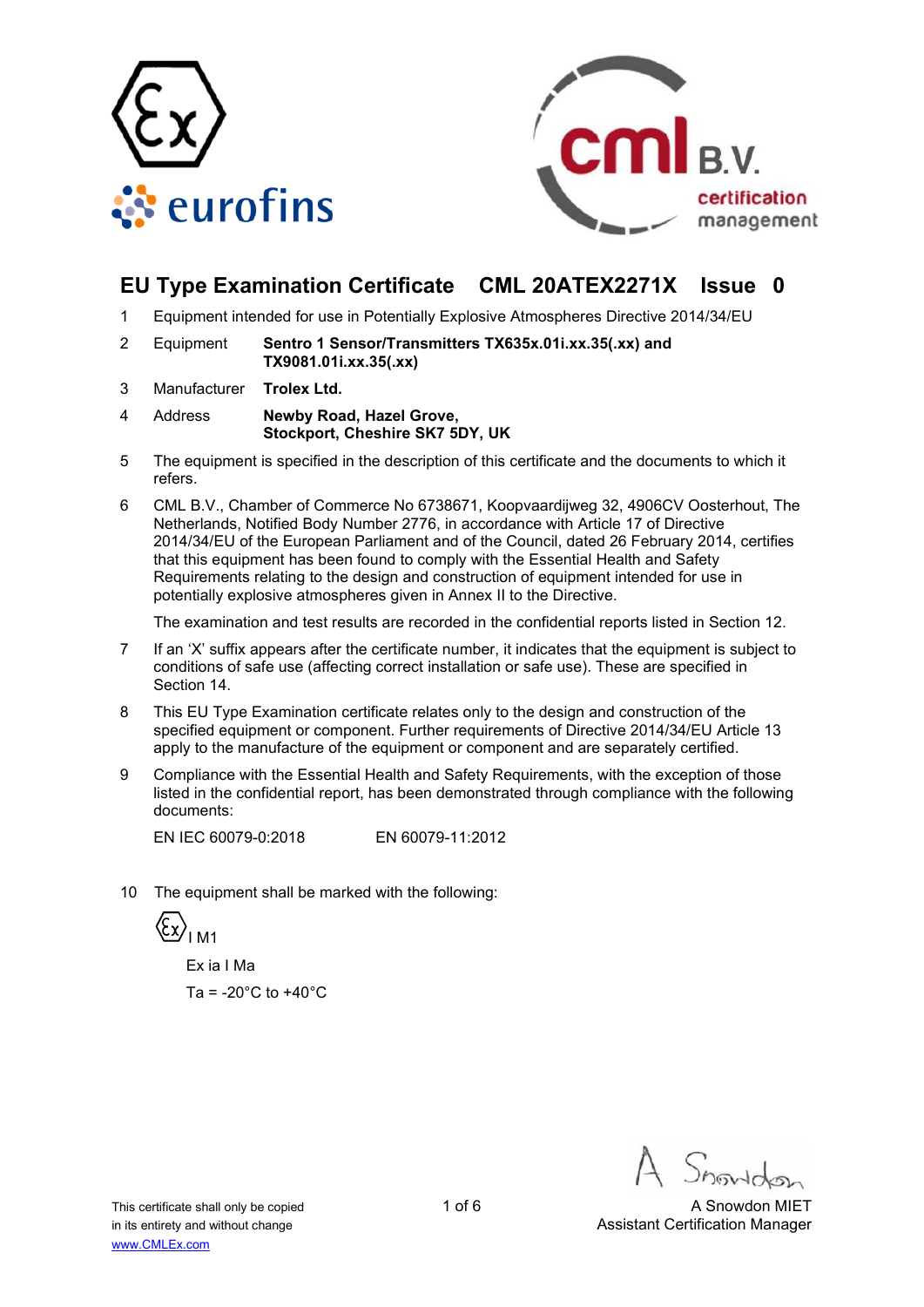



### **11 Description**

The Sentro 1 Sensor/Transmitters TX635x.01i.xx.35(.xx) and TX9081.01i.xx.35(.xx) monitor an input from sensor modules. The sensor module is fully integrated into the base unit to give direct monitoring of oxygen, toxic or flammable gas concentrations (versions with eModules), or alternatively the monitoring channel may be connected to a remote sensor to measure airflow, pressure, vibration, etc (versions with rModules).

The equipment may be fitted with various gas sensing modules (eModules) and various terminal modules (rModules) for remote connection of external sensors.

The unit comprises a Control PCB, Display PCB and an Output PCB housed in a non-metallic enclosure with polycarbonate LCD window which provides a degree of protection of at least IP54. External circuit connections are made through the two gland entries at the bottom of the housing, and via terminals on the front of the unit (rModules).

The Output PCB may be fitted in one of the following variants:

- Relay Output PCB
- Analogue/Comms Output PCB 0.4V 2V Output
- Analogue/Comms Output PCB 4mA 20mA Output
- Analogue/Comms Output PCB RS485 Output
- 4-20mA Loop Powered Output PCB

The following table details the various build options of the base unit:

| Base model no.        | <b>Output Type</b>  | <b>Module type</b> |
|-----------------------|---------------------|--------------------|
| TX6351.01i.11.35(.xx) | $0.4V - 2V$         | eModule            |
| TX6351.01i.12.35(.xx) | $4mA - 20mA$        |                    |
| TX6351.01i.15.35(.xx) | RS485               |                    |
| TX6351.01i.14.35(.xx) | <b>Relays NC</b>    |                    |
| TX6351.01i.17.35(.xx) | Relays NO           |                    |
| TX6352.01i.12.35(.xx) | 4-20mA loop powered | eModule            |
| TX9081.01i.11.35(.xx) | $0.4V - 2V$         | rModule            |
| TX9081.01i.12.35(.xx) | $4mA - 20mA$        |                    |
| TX9081.01i.15.35(.xx) | RS485               |                    |
| TX9081.01i.14.35(.xx) | <b>Relays NC</b>    |                    |
| TX9081.01i.17.35(.xx) | Relays NO           |                    |

NOTE – only models with digits 35 after the output type option digits are covered by this certificate.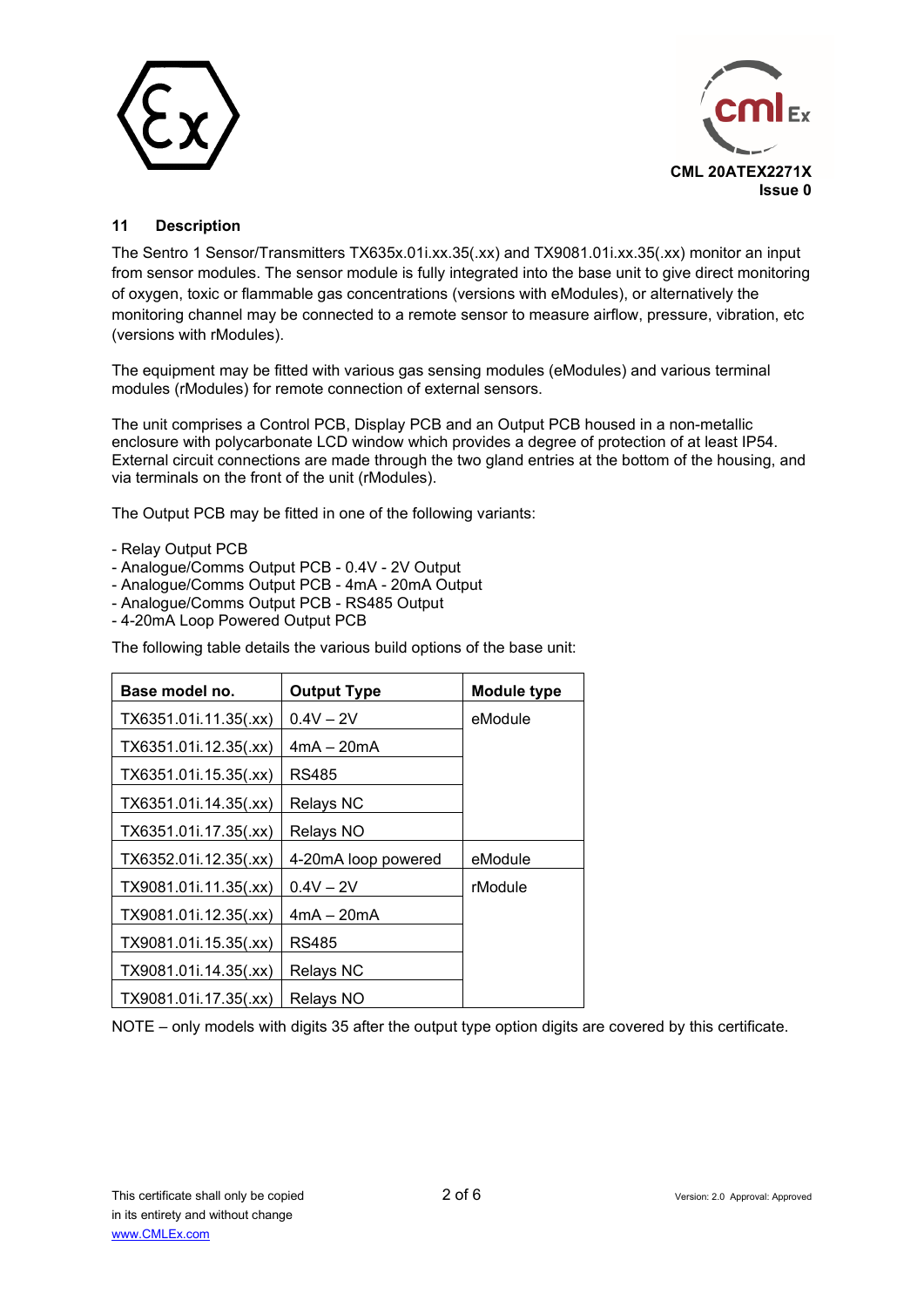



The eModules and rModules may be any of the following types:

| Type    | Part no.               | <b>Description</b>   |
|---------|------------------------|----------------------|
| eModule | TX6350.35(.XX)         | Infra red            |
|         | TX6350.35(.XX)         | Toxic gas and oxygen |
|         | TX6350.35(.XX)         | Flammable gas        |
| rModule | TX9160.01i.301.35(.XX) | 4-20mA input         |
|         | TX9160.01i.303.35(.XX) | $0.4V - 2V$ input    |
|         | TX9160.01i.306.35(.XX) | PT100 input          |
|         | TX9160.01i.501.35(.XX) | <b>NAMUR</b> input   |
|         | TX9160.01i.502.35(.XX) | Switch input         |

NOTE – only models with digits 35 before the final option digits are covered by this certificate.

Intrinsic safety is achieved by limiting energy storage and discharge, and by connecting to the nonhazardous area via intrinsically safe interface devices.

The equipment has the following safety description:

| Model No.                                      | <b>Power Input</b>                                          | Output type  | Output                                                                                                                                                                             |
|------------------------------------------------|-------------------------------------------------------------|--------------|------------------------------------------------------------------------------------------------------------------------------------------------------------------------------------|
| TX6351.01i.11.35(.xx)<br>TX9081.01i.11.35(.xx) | Terminal 5 w.r.t. 6<br>$Ui = 14.4V$<br>$Ci = 0$<br>$Li = 0$ | $0.4V - 2V$  | Terminal 1 w.r.t. 2 or 3<br>$Ui = 14.4V$<br>$U_0 = 14.4V$<br>$IO = 40mA$<br>$Po = 0.135W$<br>$Ci = 0$<br>$Li = 0$                                                                  |
| TX6351.01i.12.35(.xx)<br>TX9081.01i.12.35(.xx) |                                                             | $4mA - 20mA$ | Terminal 1 w.r.t. 2 or 3<br>$Ui = 14.4V$<br>$U_0 = 14.4V$<br>$I_0 = 0.477A$<br>$Po = 1.72W$<br>$Ci = 0$<br>$Li = 0$                                                                |
| TX6351.01i.15.35(.xx)<br>TX9081.01i.15.35(.xx) |                                                             | RS485        | Terminal 1 w.r.t. 3 (RS485 A)<br>Terminal 2 w.r.t. 3 (RS485 B)<br>Parameters for each output:<br>$Ui = 6.88V$ Uo = 5.88V<br>$Ci = 0$<br>$I$ o = 66m $A$<br>$Li = 0$<br>$Po = 97mW$ |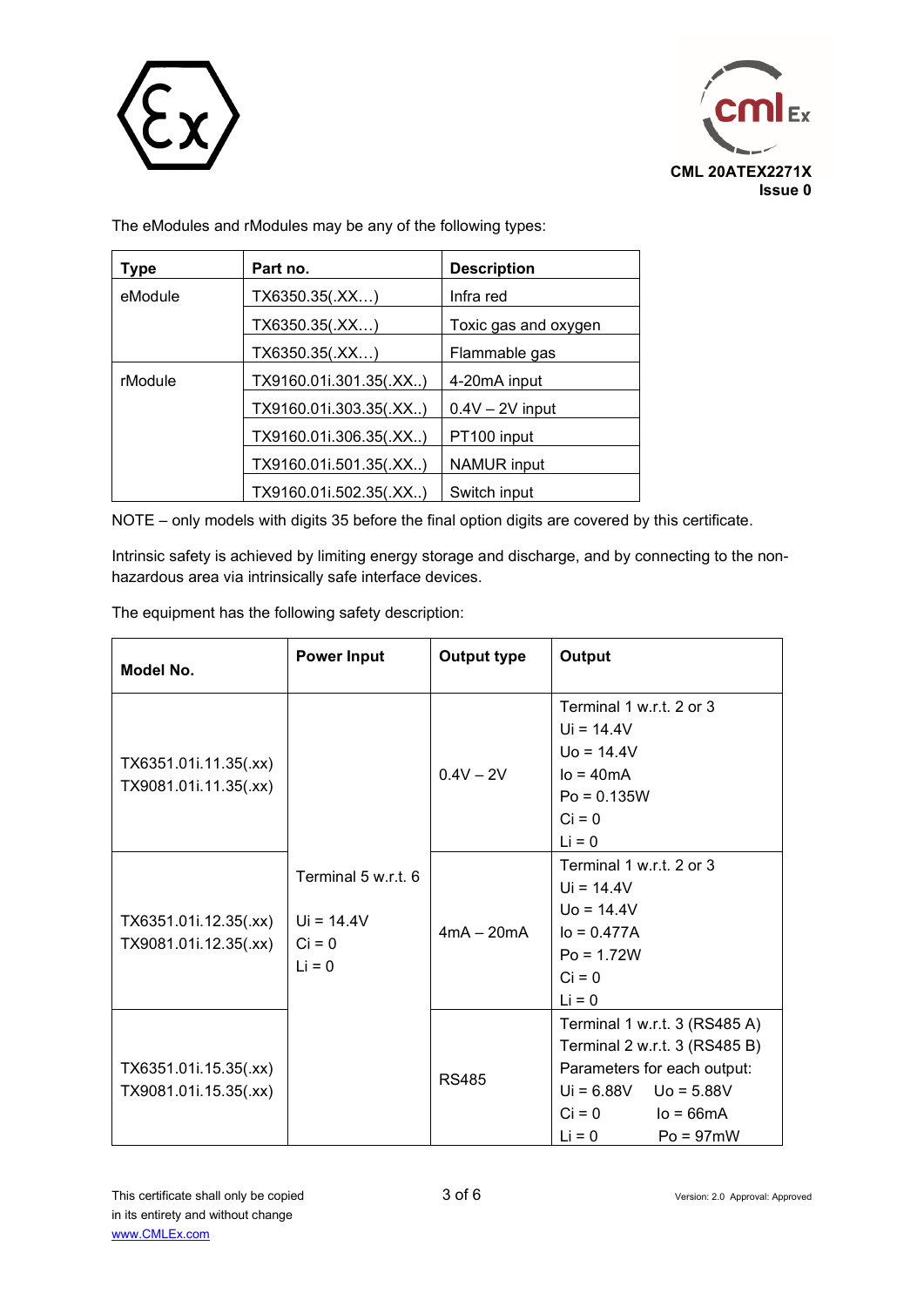



| Model No.                                      | <b>Power Input</b>                                          | <b>Output type</b> | Output                                                                                                                             |
|------------------------------------------------|-------------------------------------------------------------|--------------------|------------------------------------------------------------------------------------------------------------------------------------|
| TX6351.01i.14.35(.xx)<br>TX9081.01i.14.35(.xx) |                                                             | <b>Relays NC</b>   | Terminal 1 w.r.t. 2 (Relay 1)<br>Terminal 3 w.r.t. 4 (Relay 2)<br>$Ui = 30V$ $Uo = 0$<br>$Ci = 0$ $Io = 0$<br>$Li = 0$<br>$Po = 0$ |
| TX6351.01i.17.35(.xx)<br>TX9081.01i.17.35(.xx) |                                                             | Relays NO          | Terminal 1 w.r.t. 2 (Relay 1)<br>Terminal 3 w.r.t. 4 (Relay 2)<br>$Ui = 30V$ $Uo = 0$<br>$Ci = 0$ $Io = 0$<br>$Li = 0$<br>$Po = 0$ |
| TX6352.01i.12.35(.xx)                          | Terminal 1 w.r.t. 2<br>$Ui = 14.4V$<br>$Ci = 0$<br>$Li = 0$ | Loop powered       | N/A                                                                                                                                |

rModules have the following output parameters:

| Model No.                                | <b>Output type</b> | <b>Output terminals</b>                   |
|------------------------------------------|--------------------|-------------------------------------------|
| TX9160.01i.301.35(.XX)                   | 4-20mA input       | Terminal 1m w.r.t 3m                      |
|                                          |                    | Output parameters same as external supply |
|                                          |                    | Terminal 2m w.r.t 3m                      |
|                                          |                    | $U_0 = 14.4V$                             |
|                                          |                    | $Io = 3.5mA$                              |
|                                          |                    | $Po = 12mW$                               |
|                                          |                    | $Ci = 0$                                  |
|                                          |                    | $Li = 0$                                  |
| TX9160.01i.303.35(.XX)   0.4V - 2V input |                    | Terminal 1m w.r.t 3m                      |
|                                          |                    | Output parameters same as external supply |
|                                          |                    |                                           |
|                                          |                    | Terminal 2m w.r.t 3m                      |
|                                          |                    | $Uo = 14.4V$                              |
|                                          |                    | $Io = 3.5mA$                              |
|                                          |                    | $Po = 12mW$                               |
|                                          |                    | $Ci = 0$                                  |
|                                          |                    | $Li = 0$                                  |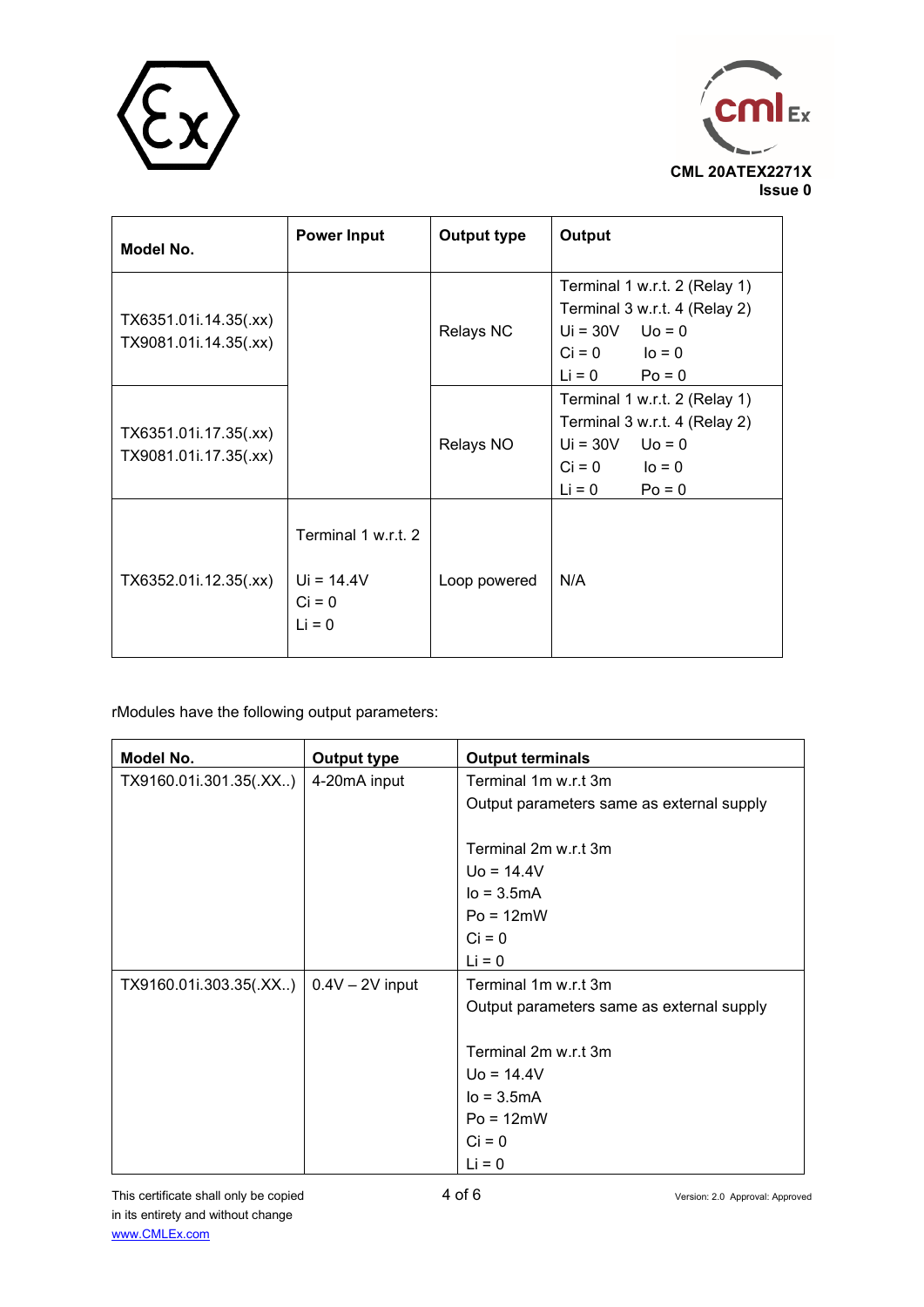



| Model No.              | <b>Output type</b> | <b>Output terminals</b>                  |
|------------------------|--------------------|------------------------------------------|
| TX9160.01i.306.35(.XX) | PT100 input        | Terminals 1m and 2m (combined) w.r.t. 3m |
|                        |                    | $U_0 = 14.4V$                            |
|                        |                    | $Io = 55mA$                              |
|                        |                    | $Po = 0.20W$                             |
|                        |                    | $Ci = 0$                                 |
|                        |                    | $Li = 0$                                 |
| TX9160.01i.501.35(.XX) | <b>NAMUR</b> input | Terminal 1m w.r.t. terminal 2m           |
|                        |                    | $U_0 = 14.4V$                            |
|                        |                    | $Io = 46mA$                              |
|                        |                    | $Po = 0.16W$                             |
|                        |                    | $Ci = 7.08\mu F$                         |
|                        |                    | $Li = 0$                                 |
| TX9160.01i.502.35(.XX) | Switch input       | Terminal 1m w.r.t. terminal 2m           |
|                        |                    | $U_0 = 14.4V$                            |
|                        |                    | $Io = 46mA$                              |
|                        |                    | $Po = 0.16W$                             |
|                        |                    | $Ci = 7.08 \mu F$                        |
|                        |                    | $Li = 0$                                 |

### **12 Certificate history and evaluation reports**

| Issue | Date        | <b>Associated report</b> | <b>Notes</b>               |  |  |
|-------|-------------|--------------------------|----------------------------|--|--|
|       | 29 Apr 2021 | R13608A/00               | Issue of prime certificate |  |  |

Note: Drawings that describe the equipment or component are listed in the Annex.

### **13 Conditions of Manufacture**

The following conditions are required of the manufacturing process for compliance with the certification.

i. Where the product incorporates certified parts or safety critical components, the manufacturer shall ensure that any changes to those parts or components do not affect the compliance of the certified product that is the subject of this certificate.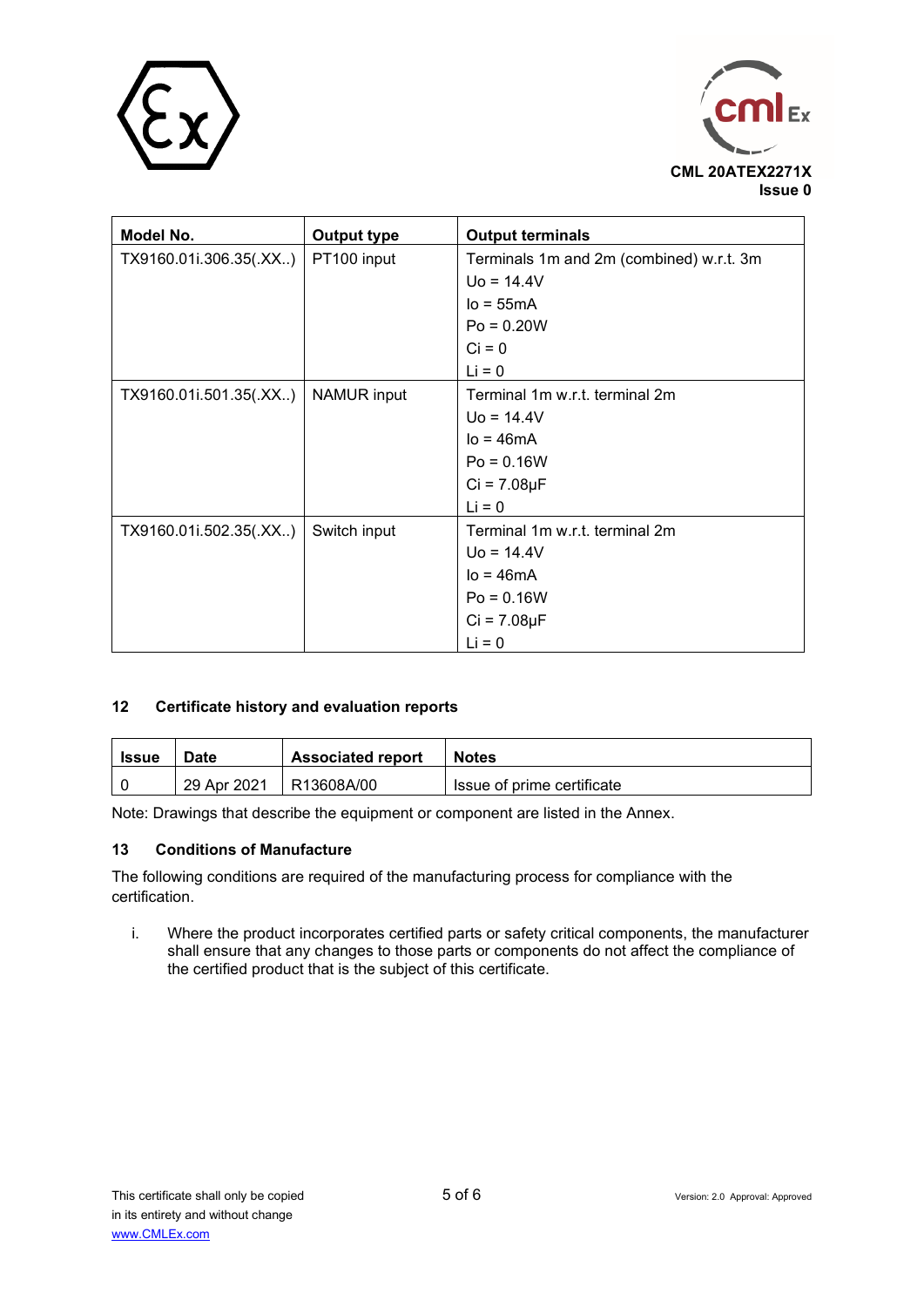



### **14 Specific Conditions of Use (Special Conditions)**

The following conditions relate to safe installation and/or use of the equipment.

- i. Where an external sensor is used with either rModule type TX9160.01i.301.35 (4-20mA) or TX9160.01i.303.35 (0.4‑2V) and it is powered from an external supply, the following shall apply
	- No connection shall be made to the power terminal 1m
	- The 0V of the external sensor supply shall be connected to the 0V of the Sentro supply
- ii. rModule types TX9160.01i.306.35 (PT100), TX9160.01i.501.35 (NAMUR), and TX9160.01i.502.35 (switch) shall not be used with externally powered sensors.
- iii. The cable entries to the supply and output terminals shall be made via cable glands which provide a minimum degree of protection of IP54.
- iv. Under certain extreme circumstances, unearthed metal parts of the enclosure may store an ignition-capable level of electrostatic charge. The equipment shall either be earthed via the integral earthing terminal or the user/installer shall implement precautions to prevent the build-up of electrostatic charge. When not earthed, the capacitance of the metallic label to earth is >10pF.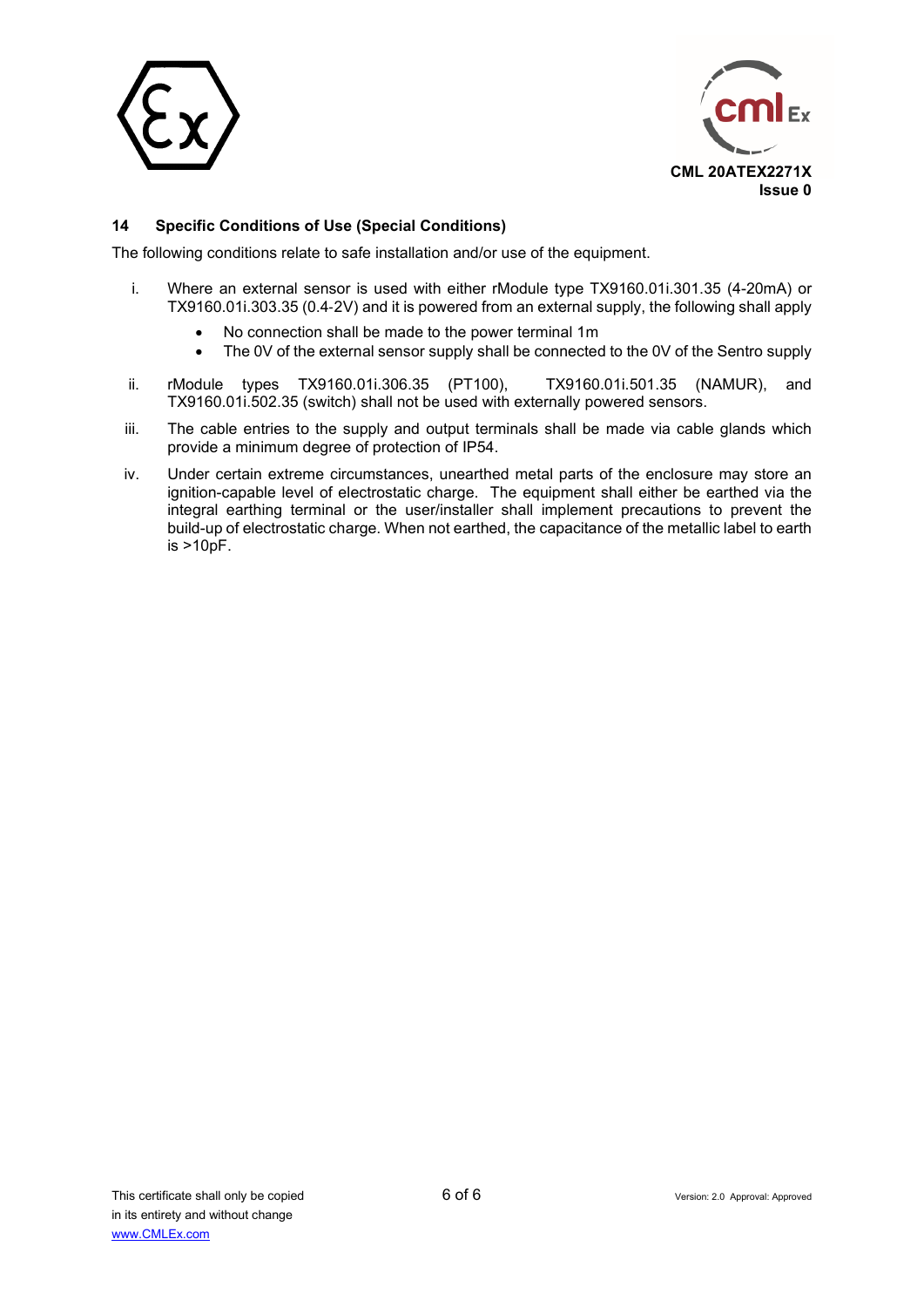# **Certificate Annex**

**Certificate Number CML 20ATEX2271X Equipment Sentro 1 Sensor/Transmitters TX635x.01i.xx.35(.xx) and TX9081.01i.xx.35(.xx) Manufacturer Trolex Ltd.**



The following documents describe the equipment or component defined in this certificate:

#### **Issue 0**

|                 | <b>Drawing No</b>       | <b>Sheets</b> | <b>Rev</b>   | <b>Approved</b><br>date | <b>Title</b>                                                                                          |  |  |  |
|-----------------|-------------------------|---------------|--------------|-------------------------|-------------------------------------------------------------------------------------------------------|--|--|--|
|                 | Sentro 1                |               |              |                         |                                                                                                       |  |  |  |
| S01             | P5536.100.ATEX.IECEx    | 1 to $2$      | A            | 29 Apr 2021             | <b>General Arrangement</b>                                                                            |  |  |  |
| S02             | P5536-103               | 1 of 1        | Α            | 29 Apr 2021             | Relay                                                                                                 |  |  |  |
| S03             | P5536.289.ATEX.IECEx    | 1 to $2$      | A            | 29 Apr 2021             | <b>Group I Certification</b><br>Schematic 5-15Hz/Relay<br>Output PCB                                  |  |  |  |
| <b>S04</b>      | P5536.290.01.ATEX.IECEx | 1 to $5$      | A            | 29 Apr 2021             | 5-15Hz/Relay Output PCB<br>Layout                                                                     |  |  |  |
| <b>S05</b>      | P5536.292.01.ATEX.IECEx | 1 to $2$      | A            | 29 Apr 2021             | <b>Group I Certification</b><br><b>Schematic Analogue/Comms</b><br>Output PCB<br>0.4V - 2V Output     |  |  |  |
| S <sub>06</sub> | P5536.292.02.ATEX.IECEx | 1 to $2$      | A            | 29 Apr 2021             | <b>Group I Certification</b><br>Schematic<br>Analogue/Comms Output<br><b>PCB</b><br>4mA - 20mA Output |  |  |  |
| <b>S07</b>      | P5536.292.03.ATEX.IECEx | 1 to $2$      | A            | 29 Apr 2021             | <b>Group I Certification</b><br>Schematic<br>Analogue/Comms Output<br><b>PCB</b><br>RS485 Output      |  |  |  |
| <b>S08</b>      | P5536.294.ATEX.IECEx    | 1 to $4$      | A            | 29 Apr 2021             | Analogue & Comms Output<br>PCB Group I                                                                |  |  |  |
| <b>S09</b>      | P5536.202.ATEX.IECEx    | 1 to $2$      | A            | 29 Apr 2021             | <b>Circuit Control PCB</b>                                                                            |  |  |  |
| S <sub>10</sub> | P5536.203               | 1 of 1        | B            | 29 Apr 2021             | <b>PCB Control</b>                                                                                    |  |  |  |
| S <sub>11</sub> | P5536.204.ATEX.IECEx    | 1 of $2$      | A            | 29 Apr 2021             | <b>Circuit Display</b>                                                                                |  |  |  |
| S <sub>12</sub> | P5536.205               | $1$ of $1$    | $\mathsf{C}$ | 29 Apr 2021             | PCB Display                                                                                           |  |  |  |
| S <sub>13</sub> | P5536.286.ATEX.IECEx    | 1 to $2$      | A            | 29 Apr 2021             | Sentro 1 Revised Display<br><b>ATEX/IECEx Certification</b><br>Schematic                              |  |  |  |
| S14             | P5536.287.ATEX.IECEx    | 1 to $2$      | A            | 29 Apr 2021             | Sentro 1 Revised Display<br><b>ATEX/IECEx Certification</b><br>Layout                                 |  |  |  |
| S <sub>15</sub> | P5536.212               | 1 of $1$      | B            | 29 Apr 2021             | <b>PCB Connector</b>                                                                                  |  |  |  |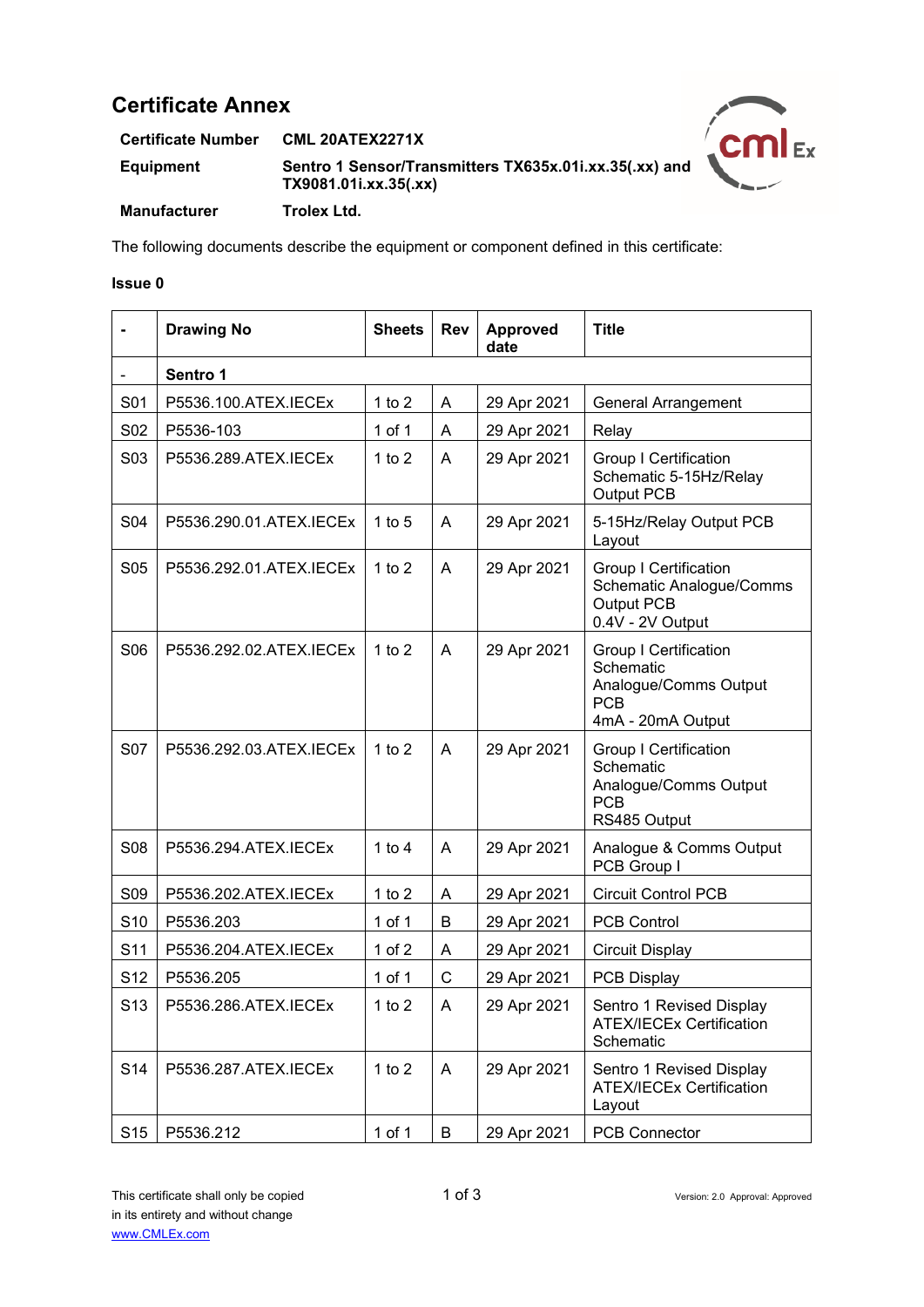# **Certificate Annex**

**Certificate Number CML 20ATEX2271X**

**Equipment Sentro 1 Sensor/Transmitters TX635x.01i.xx.35(.xx) and TX9081.01i.xx.35(.xx)**



**Manufacturer Trolex Ltd.**

|                 | <b>Drawing No</b>      | <b>Sheets</b> | <b>Rev</b> | Approved<br>date | <b>Title</b>                                              |
|-----------------|------------------------|---------------|------------|------------------|-----------------------------------------------------------|
| S <sub>16</sub> | P5536.225.ATEX.IECEx   | 1 to $2$      | A          | 29 Apr 2021      | Circuit 4-20mA Loop Powered<br>Output PCB                 |
| S <sub>17</sub> | P5536.226.ATEX.IECEx   | $1$ of $1$    | A          | 29 Apr 2021      | PCB, Loop Powered 4-20mA /<br>2-Wire                      |
| S <sub>18</sub> | P5536.2050             | $1$ of $1$    | A          | 29 Apr 2021      | ATEX/IECEx/UKEX Label-<br>TX6351.01i.aa.35 Sentro 1       |
| S <sub>19</sub> | P5536.2051             | 1 of 1        | A          | 29 Apr 2021      | ATEX/IECEx/UKEX Label-<br>TX6352.01i.12.35 Sentro 1       |
| S20             | P5536.2052             | 1 of 1        | A          | 29 Apr 2021      | ATEX/IECEx/UKEX Label-<br>TX9081.01i.aa.35 Sentro 1       |
|                 | eModules               |               |            |                  |                                                           |
| E01             | P5553.11               | $1$ to $2$    | A          | 29 Apr 2021      | Schematic - Infrared CPU<br>Board                         |
| E02             | P5553.12               | $1$ of $1$    | A          | 29 Apr 2021      | PCB Infrared CPU Board                                    |
| E03             | P5553.187.ATEX.IECEx   | 1 to $2$      | B          | 29 Apr 2021      | Circuit Diagram Infrared<br>Baseboard                     |
| E04             | P5553.188.ATEX.IECEx   | 1 to $4$      | B          | 29 Apr 2021      | <b>PCB Infrared Baseboard</b>                             |
| E05             | P5553.21               | 1 of 1        | B          | 29 Apr 2021      | PCB, Connector Board                                      |
| E06             | P5553.21.01.ATEX.IECEX | 1 of 1        | A          | 29 Apr 2021      | PCB - Connector Board                                     |
| E07             | P5553.113.ATEX.IECEx   | 1 of 1        | A          | 29 Apr 2021      | <b>General Arrangement -</b><br>Infrared eModule          |
| E08             | P5553.118              | 1 to $2$      | A          | 29 Apr 2021      | Schematic - Infrared CPU<br>OSC Board (alternative)       |
| E09             | P5553.119              | $1$ of $1$    | A          | 29 Apr 2021      | PCB - Infrared CPU OSC<br>(alternative)                   |
| E10             | P5553.2050             | $1$ of $1$    | A          | 29 Apr 2021      | ATEX/IECEx/UKEX Label -<br>TX6350.35 Sentro eModule       |
| E11             | P5553.01               | 1 to $2$      | A2         | 29 Apr 2021      | <b>Circuit Diagram Sensing</b><br>Module - CPU Board      |
| E12             | P5553.02               | $1$ of $1$    | B          | 29 Apr 2021      | PCB, Sensing Module CPU                                   |
| E13             | P5553.184.ATEX.IECEX   | 1 to $2$      | A          | 29 Apr 2021      | <b>Circuit Diagram Toxic</b><br>Baseboard                 |
| E14             | P5553.185.ATEX.IECEX   | 1 to $4$      | B          | 29 Apr 2021      | PCB Toxic Baseboard                                       |
| E15             | P5553.05.ATEX.IECEx    | 1 to $2$      | A          | 29 Apr 2021      | <b>Circuit Diagram Sensing</b><br>Module Oxygen Baseboard |
| E16             | P5553.06               | $1$ of $1$    | B          | 29 Apr 2021      | PCB, Base, O2                                             |